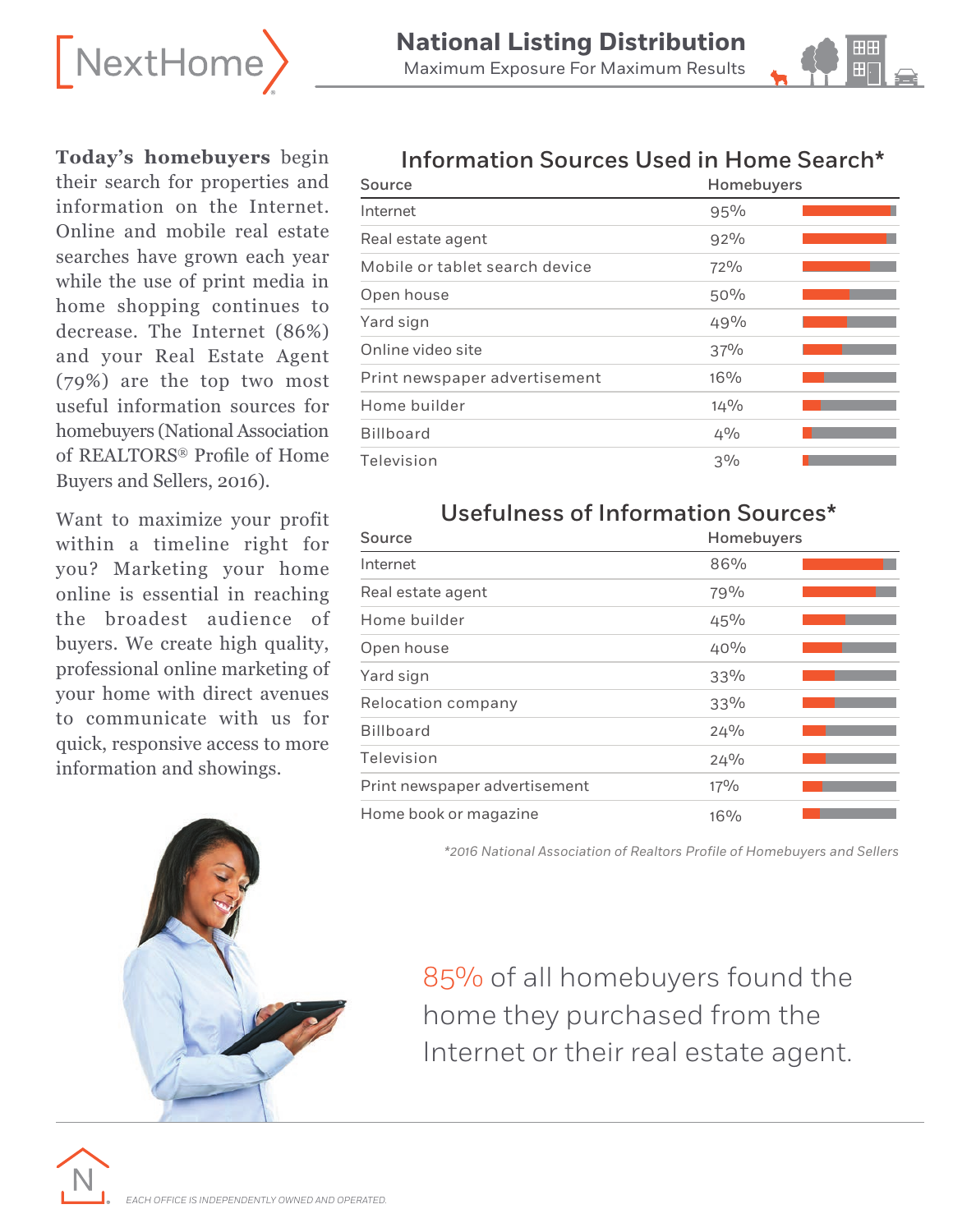



**In addition to expansive online marketing** and easy access for more information, we display your home on hundreds of websites searched by homebuyers.

The power of our **National Listing Distribution program** gives your home unparalleled exposure to all key homebuyer searched websites and the best opportunity to sell your home for the highest price possible. Here are some of the national websites that your home will be syndicated to:



## **全Zillow**

• 36,000,000 estimated unique monthly visitors



• 20,000,000 estimated unique monthly visitors

# **Ytrulia**

• 23,000,000 estimated unique monthly visitors

Homes.com

• 5,000,000 estimated unique monthly visitors

*ebizmba.com, Alexa.com, Statista.com* 

- o StreetEasy.com
- o cnn.com
- o fortune.com
- o GetMLSInfo.com
- o money.com
- o HomeseekerUSA.com
- o MyAreaNetwork.com
- o SearchUSMLS.com
- o comcast.com
- o SFExaminer.com
- o opinion-tribune.com
- o TheTimesHerald.com
- o MiamiHerald.com
- o ChicagoTribune.com
- o herald-progress.com
- o DirectHomes.com
- o LosAngelesTimes.com
- o DelawareOnline.com
- o DailyRegister.com
- o AZCentral.com
- o BaltimoreSun.com
- o StarTelegram.com
- o ElsberryDemocrat.com
- o HeraldChronicle.com
- o HDHomes.com
- o TheSunChronicle.com
- o CommerceCitySentinel.com
- o EveningTribune.com
- o DailyPress.com
- o and hundreds more!